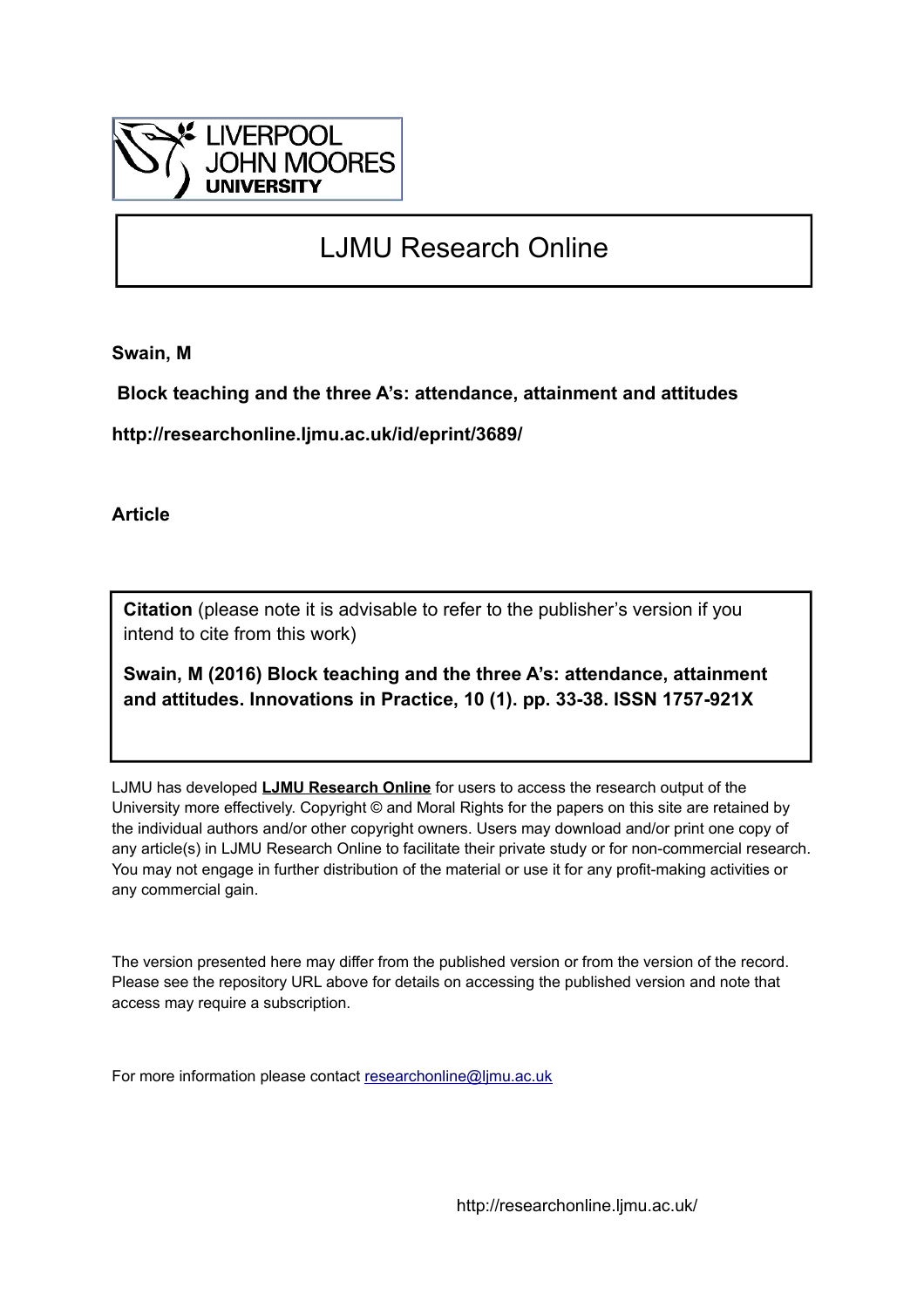# Block teaching and the three A's: attendance, attainment and attitudes

## **Mike Swain**

*Liverpool Business School, Liverpool John Moores University, Redmonds Building, Clarence Street, Liverpool, L3 5UG, UK*

Contact: m.swain@ljmu.ac.uk

## **Abstract**

*This paper examines results from a small study that looked at the relationship between intensive teaching in blocks and its impact on students' attendance and attainment. The research also looked at students' perceptions of block teaching and their engagement with the taught topic, and whether the students felt that block delivery method enabled them to learn more than traditional delivery methods. The results indicate that students prefer to be taught in the block format and that they feel more engaged. Students' attendance when taught in blocks is significantly improved which could contribute to attainment. Ideas which might help inform embedded practice are listed at the end.*

## **Keywords**

Block teaching; student transition; attendance; learning outcomes; student engagement

*Please cite this paper as:*

Swain, M. (2016) 'Block teaching and the three A's: attendance, attainment and attitudes' in *Innovations in Practice*, 10 (1): 33-38



This work is licensed under a Creative Commons [Attribution-NonCommercial-](http://creativecommons.org/licenses/by-nc-nd/4.0/)[NoDerivatives](http://creativecommons.org/licenses/by-nc-nd/4.0/) 4.0 Licence. As an open access journal, articles are free to use, with proper attribution, in educational and other non‐commercial settings.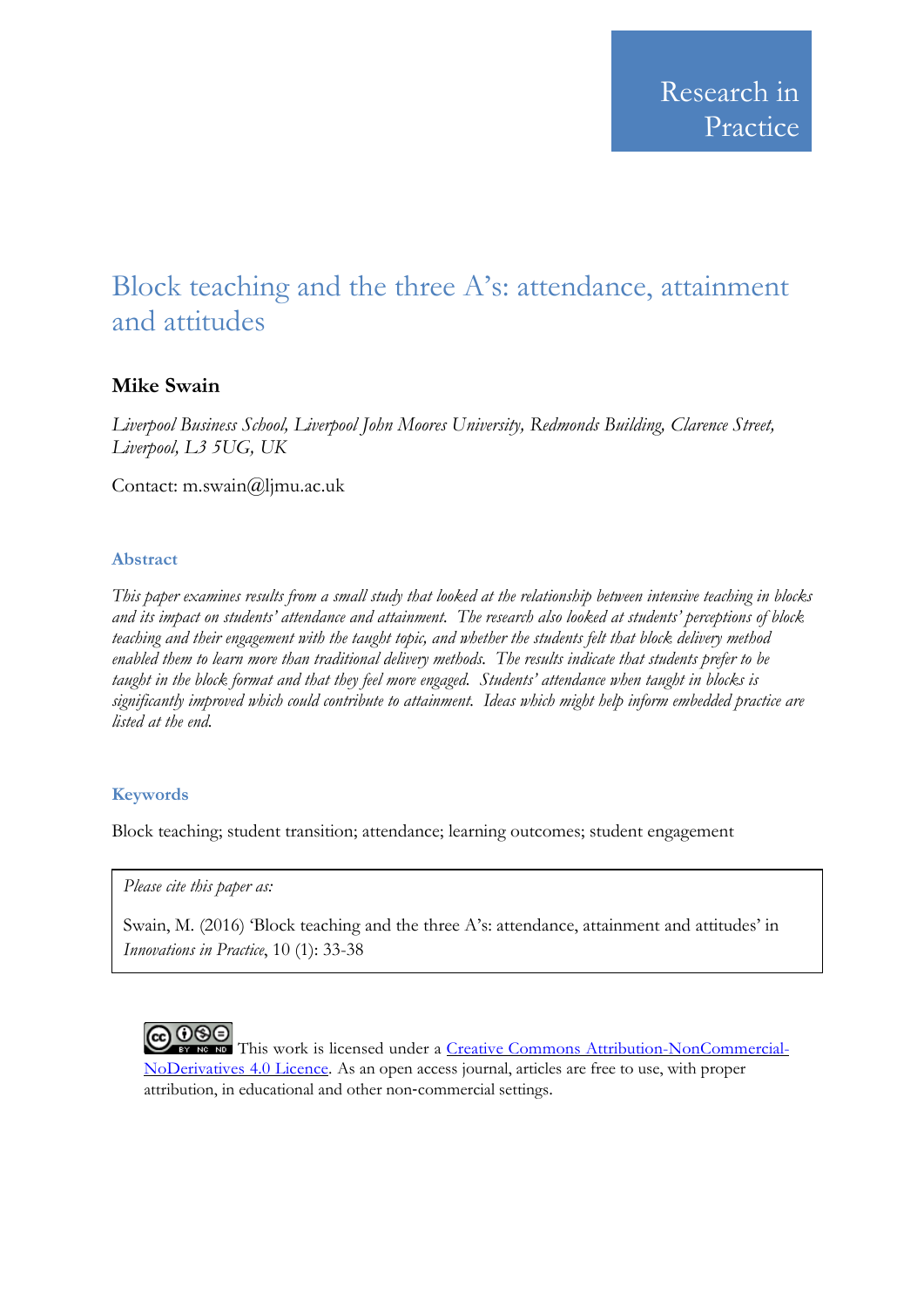#### **Introduction**

Teaching in Higher Education in the UK, its approaches and outcomes, is under increased scrutiny. In November 2015 the UK Government published a Higher Education consultation document entitled *Fulfilling our Potential: Teaching Excellence, Social Mobility and Student Choice* (Department of BIS, 2015), which sets out ideas for a Teaching Excellence Framework (TEF). The discussion surrounding TEF represents a stark signal to teaching practitioners to constantly refine their methods in order to meet both the wider expectations of Government and students, whose needs continue to evolve from year to year. The idea of 'learning gain' (BIS,  $2015: 34$ ) – or the measurement of the distance travelled by a student - underpinning the proposed TEF, represents a significant challenge to the sector.

Meeting expectations, improving engagement, satisfaction, attainment and reducing attrition loom large in the discourse, and modifying one's teaching methods could help address some of the key concerns. One method which has been the focus of many studies is block teaching. It is typified by an intensive or accelerated and time-shortened mode of teaching (Burton and Nesbit 2005; Daniel 2000; Davies 2006; Grant 2001; Scott 1994; Seamon 2004; Wlodkowski 2003). This format can be whole day sessions, half days, week long sessions or sessions which last two to three weeks (Davies, 2006). In this paper, it was applied at LJMU to address poor attendance on a specific Level 4 HE module delivered at the Liverpool Business School in 2013-14; the module was crucial as a means of introducing students to the subject area or, in other words, in easing their transition to higher education.

The aim of this paper is therefore to reflect on some of the experiences of applying block teaching, its efficacy as well as some of the intangible outcomes, such as student attitudes. The paper concludes by offering

reflections that may inform practice and implementation.

#### **Methodology**

The table at the end of this section, provides an overview of the methods used in this study, as well as a brief description. Overall, the questionnaire enabled students to support their answers with additional comments focusing, in particular, on their attitudes. In very broad terms, by combining both qualitative and quantitative data, this triangulation further illuminated the findings (Hammersley, 1996).

Page | 34

This study examined a 24-credit module delivered to Level 4 students. It had been taught over a two semester block, with 13 weeks' teaching time in each semester. The module was delivered previously in a traditional format with a one hour lecture, supported by one hour seminars. The intensive delivery was taught over five weeks, with students in attendance for two and a half days a week. This was divided into two days from 10:00 until 16:00 and a morning session from 09:30 to 13:00. The initial qualitative data were collected, via questionnaire, four months after the block teaching had finished to enable students to compare this experience with more traditional modes of delivery. As advised by Daniel (2000) this enables students to reflect more accurately on whether they feel their learning outcomes have been achieved.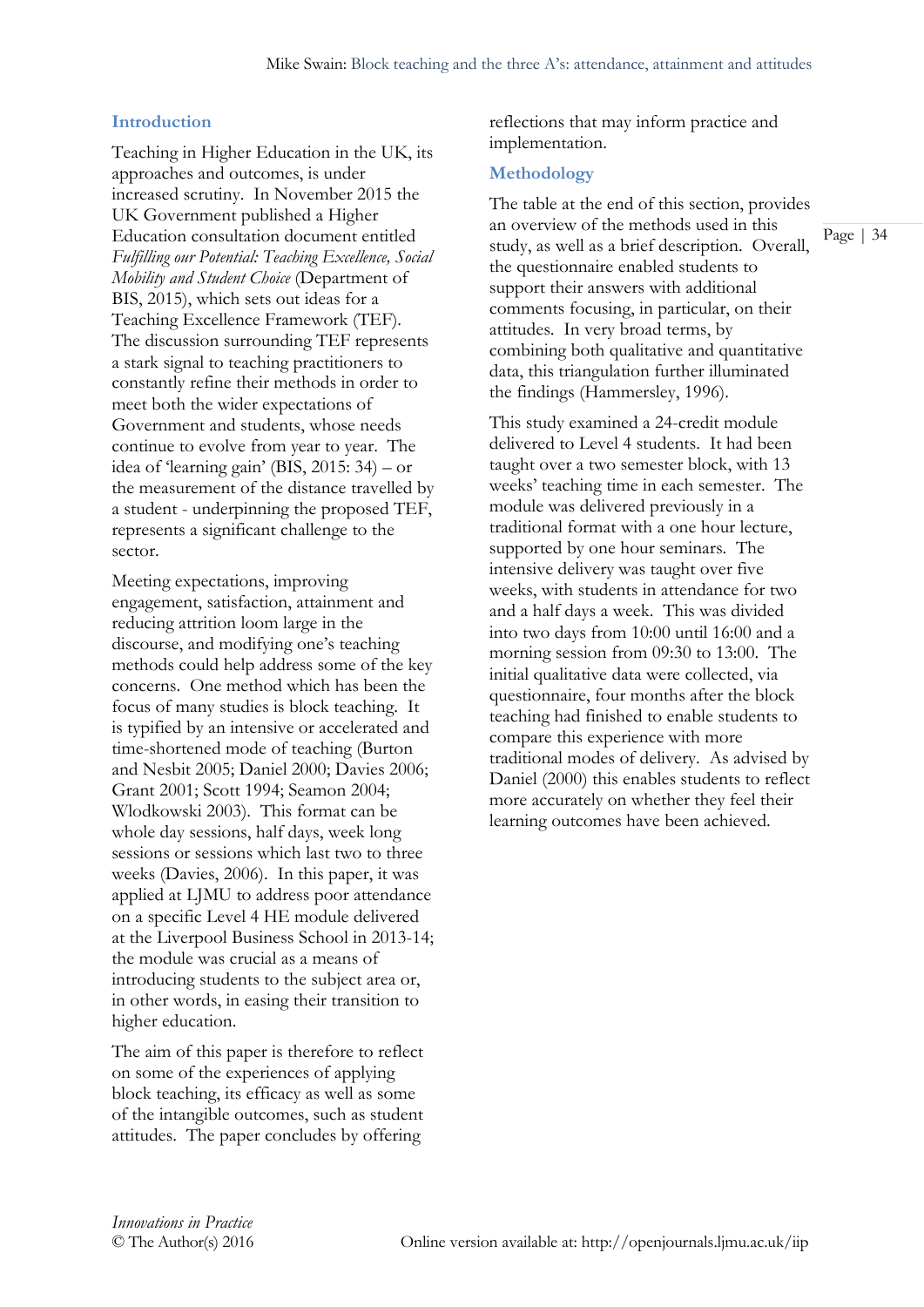| Hypothesis/De     | <b>Features of Data</b>       |
|-------------------|-------------------------------|
| scription         | collection/analysis           |
| 1. Attitudes -    | A questionnaire               |
| Students'         | administered to students      |
| evaluation of the | who had completed the         |
| delivery of block | module delivered in           |
| teaching will be  | blocks. The 18 questions      |
| more positive     | explored students' views      |
| when compared     | on this intensive mode of     |
| to traditional    | delivery.                     |
| formats.          | The questionnaire was         |
|                   | delivered part way through    |
|                   | semester two. This            |
|                   | enabled students to have      |
|                   | experienced not only          |
|                   | delivery in blocks but also   |
|                   | a more traditional format     |
|                   | with the remaining Level 4    |
|                   | modules being delivered in    |
|                   | a more traditional format.    |
|                   | Most of the questions were    |
|                   | based on students'            |
|                   | perceptions of the delivery   |
|                   | mode.                         |
|                   | The responses were            |
|                   | anonymised and carried        |
|                   | out online.                   |
| 2. Attainment -   | Students' results from each   |
| Students taking   | module were compared to       |
| the module        | examine if there were any     |
| delivered in      | significant comparisons to    |
| blocks will have  | be made between               |
| better attainment | attainment in intensive       |
| than modules      | teaching and those            |
| taught in         | delivered during the rest of  |
| traditional       | the academic year in a        |
| formats           | traditional mode. Results     |
|                   | from the module for the       |
|                   | previous two years, which     |
|                   | was delivered in a            |
|                   | traditional format, was       |
|                   | analysed.                     |
| 3. Attendance (1) | Attendance data was           |
| - Students taking | gathered from the block       |
| the module        | teaching module and           |
| delivered in      | following modules in the      |
| blocks will       | same academic year. The       |
| attend better     | data comprised                |
| than those        | institutional, electronically |
| taught in         | generated data and the        |
| traditional       | author's student              |
| formats.          | attendance data.              |
|                   | Further comparison was        |
|                   | sought against the specific   |

|                   | module attendance from        |            |
|-------------------|-------------------------------|------------|
|                   | the two previous academic     |            |
|                   | vears.                        |            |
| 4. Attendance (2) | Attendance data were          |            |
| - Students        | gathered from the block       |            |
| having taken the  | teaching module and           |            |
| module delivered  | following modules in the      | Page $ 35$ |
| in blocks will    | same academic year. The       |            |
| attend better in  | data comprised                |            |
| subsequent        | institutional, electronically |            |
| modules           | generated data and the        |            |
| delivered in a    | author's student              |            |
| more traditional  | attendance data.              |            |
| format            |                               |            |
| 5. Students in    | Data was collected from       |            |
| employment -      | the questionnaire and         |            |
| Students          | analysed against those        |            |
| currently         | students in employment        |            |
| employed will     | and those not.                |            |
| prefer block      |                               |            |
| teaching as the   |                               |            |
| certainty of an   |                               |            |
| annual timetable  |                               |            |
| allows greater    |                               |            |
| flexibility for   |                               |            |
| paid              |                               |            |
| employment.       |                               |            |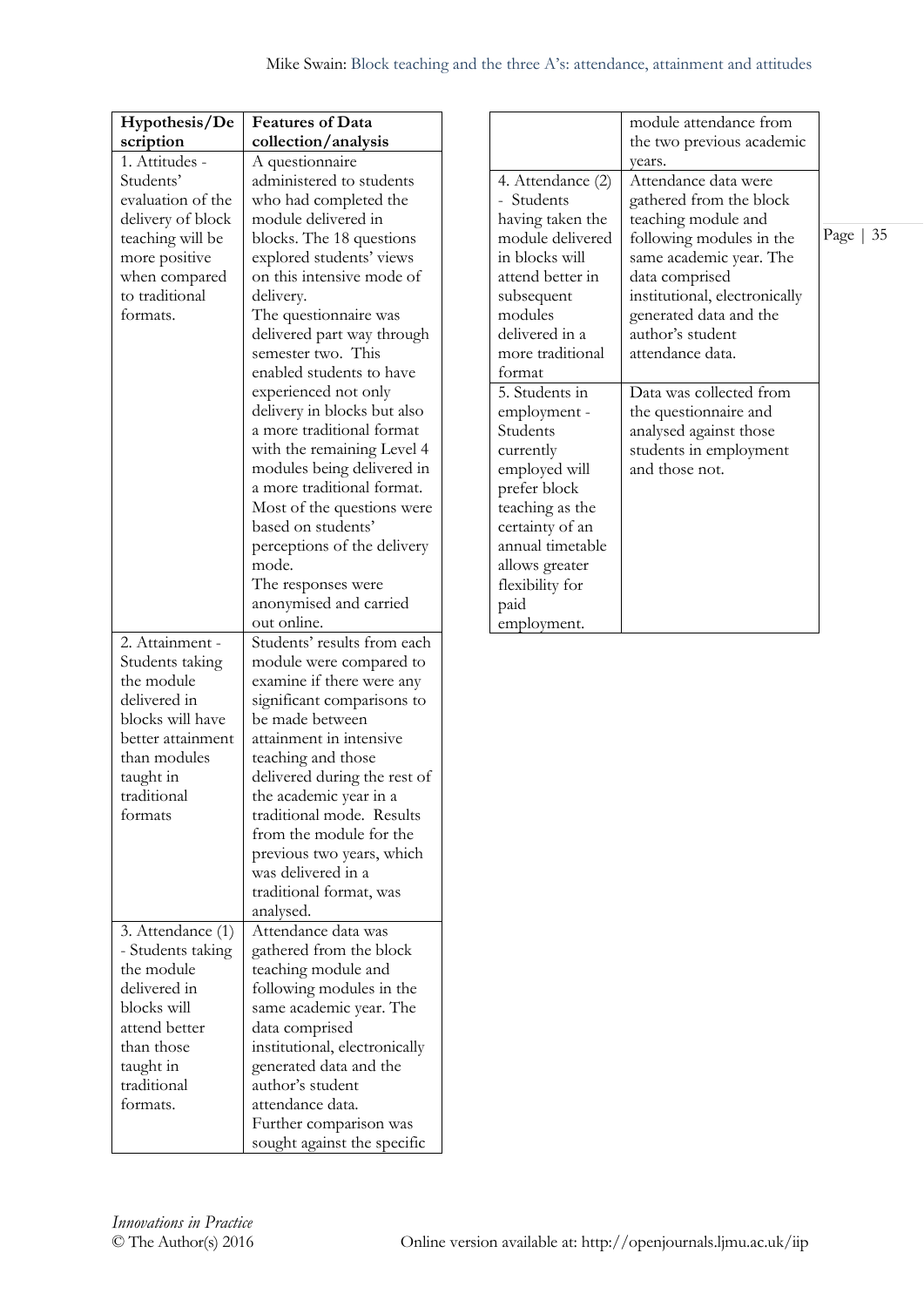#### **Findings**

The following findings present a snapshot of the key themes. In terms of attitudes, the results from this study strongly indicated that Level 4 students prefer to be taught in the block format. The students described their experiences of block teaching as being more enjoyable when compared to the more traditional modes of delivery experienced by the same students later in the same academic year. The students also stated that they felt more engaged and that they learnt more when delivery was in the more intensive format:

"It was the most engaging and interesting module that I feel we have done throughout the year."

"This module was the one I enjoyed most, it was engaging and interesting."

"The teaching seemed more focused, I felt more engaged and motivated."

"[It] felt as though we had more time to go through everything."

These broad findings support those of Burton and Nesbit (2008), Daniel (2000; 2008), Davies (2006), Grant (2001), Whillier and Lystad, (2013). The focus on active learning employed within the module is coupled with the fact that the students were taught as one group, which enabled strong relationships to be formed amongst the student cohort. Block teaching addressed the fourth of Chickering and Gamson (1987) indicators, namely prompt feedback. The ability of time to be allocated in block teaching assisted in student views to be heard and acted upon more promptly. As evident in this study, block teaching is therefore a format that can provide a more structured learning environment, enabling supporting relationships to be built with significant personal contact with staff, an important focus in enabling successful transition (Briggs et al., 2012: 130). This can further help students to develop a programme specific learner identity and thus transition.

The outcomes of this study, although indicating that attainment was improved cannot be wholly relied upon, owing to many other contextual issues. However it is a pertinent area and worthy of further research. Burton and Nesbit (2008: 2-3.) state that 'most studies' relating to block teaching indicate that academic performance is "equivalent, or better" when compared to more traditional teaching.

The study also found that there was better attendance in modules delivered in blocks, when compared with attendance in previous and subsequent years. However, and interestingly, students' 'good' attendance was not subsequently maintained when modules were delivered in non-block format in the same academic year. One student stated, "It was a lot more intense which pushed us to attend every single lesson" and that the format of block teaching made them feel more 'motivated to attend'.

Finally, there was no significant difference between those in employment compared with those who were not, when it came to whether students preferred block teaching or not. Nevertheless it is in the institution's interest to think flexibly in terms of supporting students in employment; block teaching could be more impactful, with different cohorts and in different contexts.

#### **Conclusion**

This paper has reflected on some of the positive perceptions students had of block teaching and noted its impact on attendance and engagement. There are three key implications for practice, worthy of further reflection:

**Relationship building –** this study noted that block format facilitates effective relationship building between students and between staff and students. This bodes well for both student and staff and greatly assists in supporting transition, especially those with BTEC qualifications who grapple

Page | 36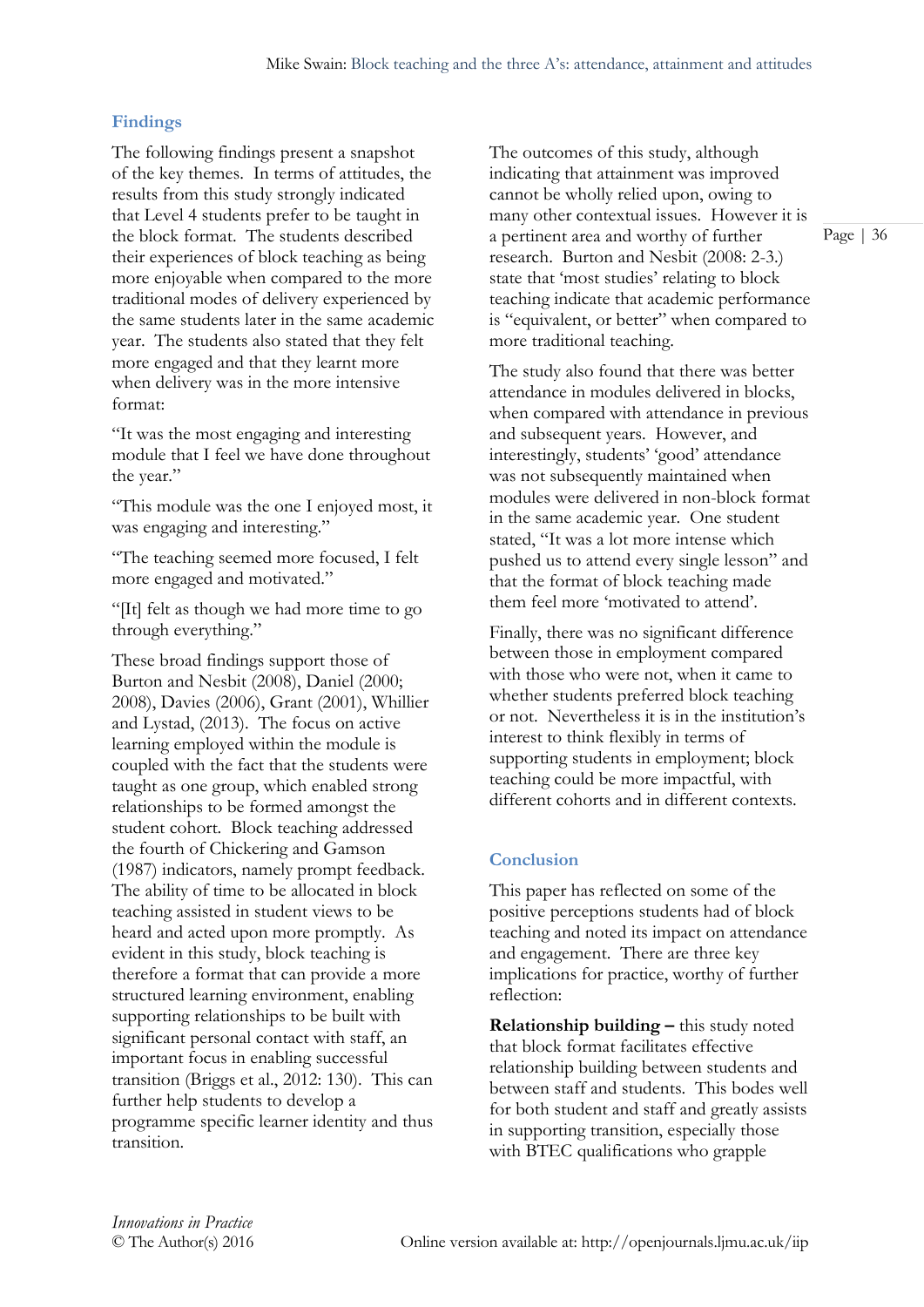harder to forge a higher education academic identity in the initial months of their study.

**Fatigue -** from the author's personal experience of teaching to students for two consecutive days of seven hours, followed by a further morning session, the impact of staff fatigue cannot be underestimated. It is worth considering that there can be insufficient time for reflection and analysis of the material being taught (Traub, 1997; Wolfe, 1998). Also, a teacher needs to consider potential fatigue from the student perspective and, whilst student fatigue was not a feature in this study, it would be prudent to continually reflect on the 'intensity' of the schedule (e.g. factoring more breaks).

**Timetabling** Increased centralisation of timetabling in many institutions could result in difficulties in planning block teaching; teaching in blocks requires negotiation between teaching staff, academic managers and timetable managers.

Page | 37